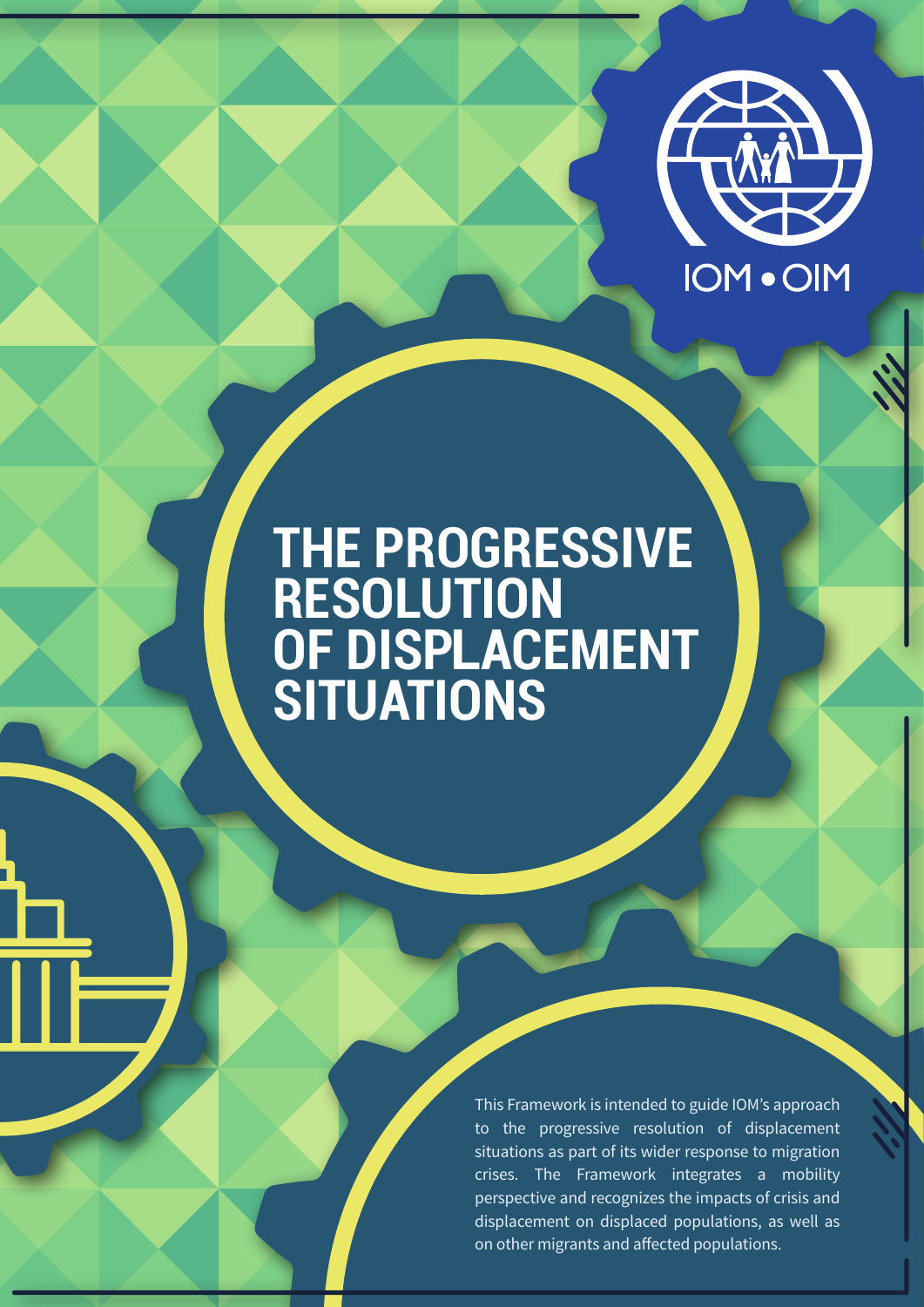

## **Table of contents**

| <b>Introduction</b>                                                                | 3       |
|------------------------------------------------------------------------------------|---------|
| <b>Contemporary trends in forced migration</b>                                     | 3       |
| The challenge to durable solutions                                                 | 4       |
| Reframing the approach to progressively resolve displacement situations            | 6       |
| An IOM Framework: Progressively Resolving Displacement Situations                  | 6       |
| A tool set to support the development of an IOM response                           | 7       |
| <b>IOM</b> mandate                                                                 | 8       |
| <b>Coordination and Partnership</b>                                                | 9       |
| The Progressive Resolution of Displacement Situations: A Resilience-Based Approach | 10      |
| <b>Mission Statement</b>                                                           | 10      |
| <b>Strategic objectives</b>                                                        | 10      |
| <b>IOM Programming</b>                                                             | $12 \,$ |
| <b>Notes</b>                                                                       | 15      |

 $\overline{\mathscr{L}\mathscr{L}}$ 

13/1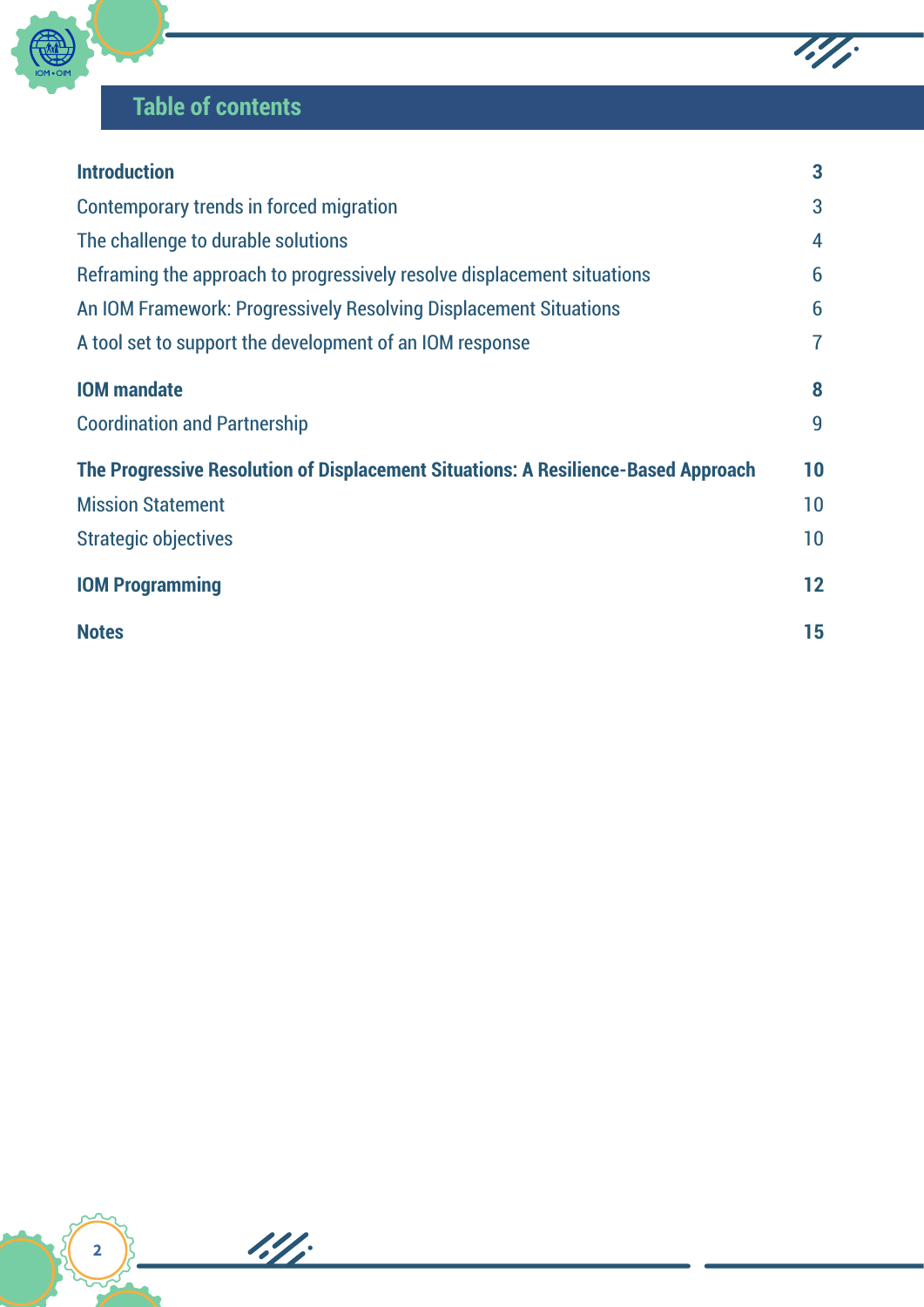

Crises are forcing record numbers to flee their homes seeking relative safety within or across international borders. The growing complexity and unpredictability of those crises is resulting in increasingly protracted displacement situations, $2$ with seemingly insufficient political will to resolve many current crises. Complementing the three recognized durable solutions, $3$  more can be done to mitigate the impacts of displacement and address its root causes.

This document frames IOM's broad, inclusive approach which recognizes the increasingly protracted nature of crisis and associated impacts on displaced populations, as well as on other migrants and affected communities. Predicated on the understanding that core protection and lifesaving needs have been met, IOM's approach to resolving or mitigating the impacts of forced displacement recognizes mobility as central to allowing people to preserve or increase available resources and opportunities, enabling them to save their lives, access basic assistance and/or to enhance livelihood opportunities. Supporting mobility can therefore be an effective way to assist those affected by human induced and natural disasters. The progressive nature of seeking resolution to displacement situations is highlighted, with efforts focusing on strengthening coping capacities, fostering selfreliance and creating conducive environments. Central to IOM's approach is recognition of the need for systematic efforts across multiple interventions and wide-ranging partnerships to advance resilience, grounded in long-term, evidence-based development action.

1/11

## **Contemporary trends in forced migration**

 $\mathscr{L}$ 

National and international actors are confronted with multi-variate factors that propel the forced migration of highly vulnerable populations; complex and diverse patterns of mobility within countries, across borders, circular movements; and the diversity and fluidity of categories of migrants<sup>4</sup>. The combination of increasing population displacement for longer periods with relatively low numbers of displaced populations achieving a durable solution highlights some key global challenges.

*Protracted displacement:* As a result of complex crises that defy the achievement of so-called durable solutions, the majority of refugees and internally displaced persons (IDPs) are in situations of protracted displacement.<sup>5</sup> The violence in Syria, continuing conflict and displacement in the Horn of Africa, longstanding displaced populations in the Democratic Republic of the Congo, Colombia, Pakistan and Afghanistan indicate that protracted displacement is now the norm. By the end of 2016, some 56 million people, or over 85 per cent of displaced people globally will be in protracted displacement, a total which excludes a probably larger number who are unaccounted for6 . Protracted displacement situations often aggravate protection challenges: affected populations may be deprived of basic rights and face poverty and insecurity, while hosting communities and States struggle with increased competition over access to basic services, labour markets and accommodation, potentially exacerbated by political and security concerns. However, current discourse is increasingly focusing on the economic dynamism of displaced populations and others on the move, recognizing positive impacts on local markets.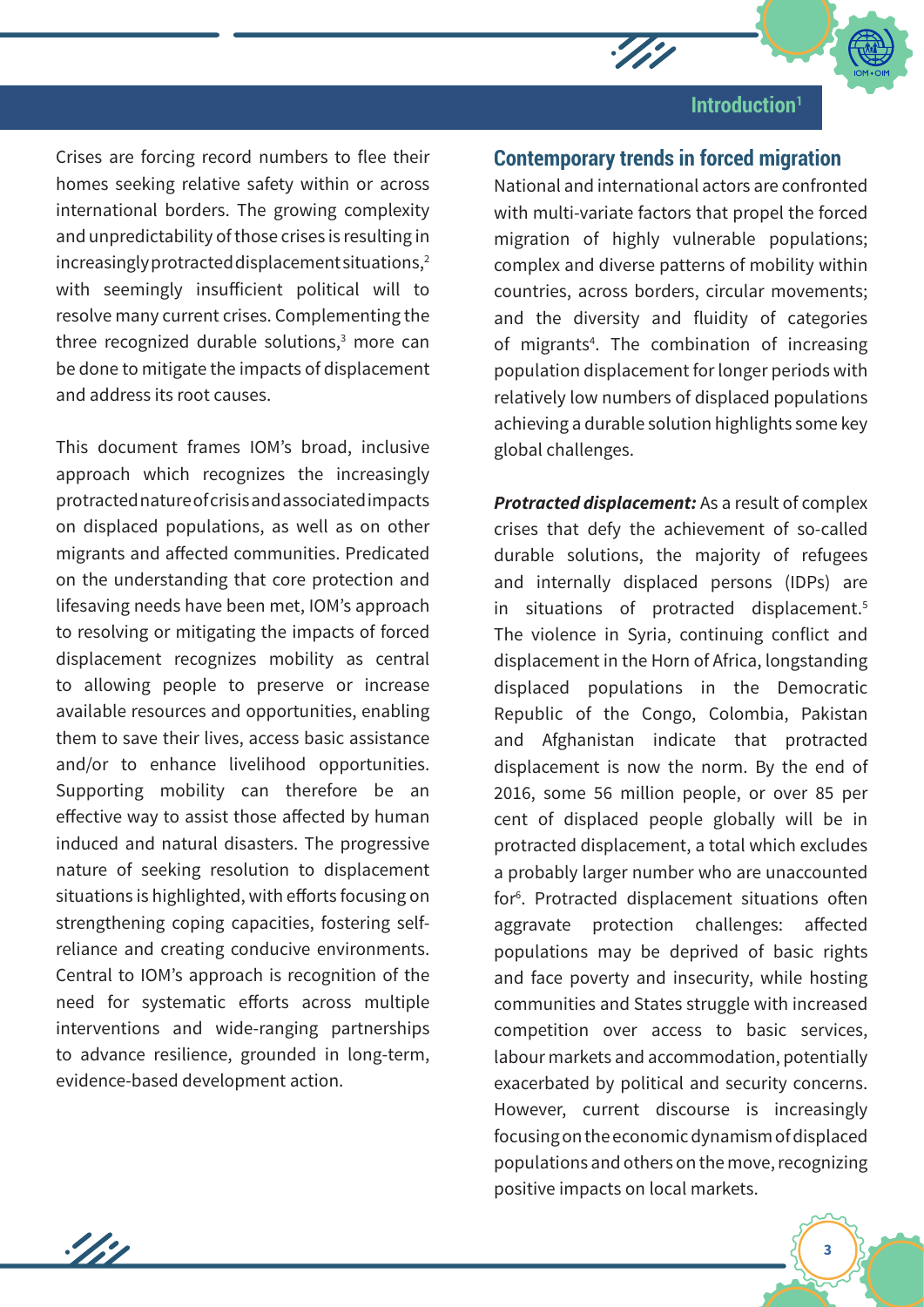

*Insecurity:* Human-made insecurity, often with political or ethnic origins, is frequently a key driver of displacement, including indiscriminate patterns of violence, conflict and persecution. These dynamics challenge national and international efforts to promote lasting political solutions and peaceful outcomes for those affected. A contemporary characteristic is the process of episodic violence, resulting in recurring and multiple displacements, exemplified by the case of Afghanistan.

*Natural disasters:* Disasters resulting from natural hazards are also a major driver of displacement, exacerbated by environmental fragility. Although spontaneous return may occur more quickly than in post-conflict situations, durable solutions to this typology of displacement are not always available, as exemplified by the failure to resolve land issues after the 2010 Haiti earthquake. Relocation is increasingly seen as an option, particularly after sudden onset disasters, but also as a preventative or alternative to displacement linked to the effects of climate change. However relocation efforts often risk undermining livelihoods and social networks in the process.

*Risk drivers:* A range of risk drivers may also precipitate involuntary migration, with these factors often reflecting fragile underlying conditions such as poor governance, water scarcity, food insecurity, drought, environmental degradation, famine and natural disasters as well as chronic and acute poverty, for example in the Horn of Africa. Often a combination of factors lies at the core of these migration trends, with the convergence or interplay of drivers and motivations hindering a clear distinction of forced displacement within wider mobility dynamics.

1.4

*Urbanization:* Urbanization is also a growing trend, with displaced populations settling outside of camps, dispersed in host communities, with urban areas often being a magnet. Displaced populations often reside in urban slums together with the urban poor, other migrant populations and marginalized groups, where needs and vulnerabilities are difficult to distinguish, and urban policies may have detrimental consequences for all. The urban displaced thus often fall through the cracks of available assistance and protection mechanisms. Here too the discourse is gradually changing to engender recognition of the positive contributions of displaced populations which may be maximized through the adoption of inclusive policies and practice, including related to labour market integration, as well as the way in which mobility flows to urban centres can play a role in enabling transition away from crisis.

*Mobility:* While displaced populations largely remain within their country of origin or immediate neighbourhood, increasing numbers are relying on wider patterns of mobility, both at regional and global levels, in seeking access to adequate protection, assistance and livelihoods. A wide range of mobility is evident, from micro movements within urban areas and temporary or staged returns to mixed migration flows<sup>7</sup> which include individuals with different needs and falling under different protection regimes, and comprise those that choose, or are compelled, to move across borders for a variety of reasons.<sup>8</sup>

**Step 1: Analyse the displacement situation within the wider mobility context**

## **The challenge to durable solutions**

Contemporary forced migration dynamics bring into sharp focus conceptual questions about the application of "durable solutions".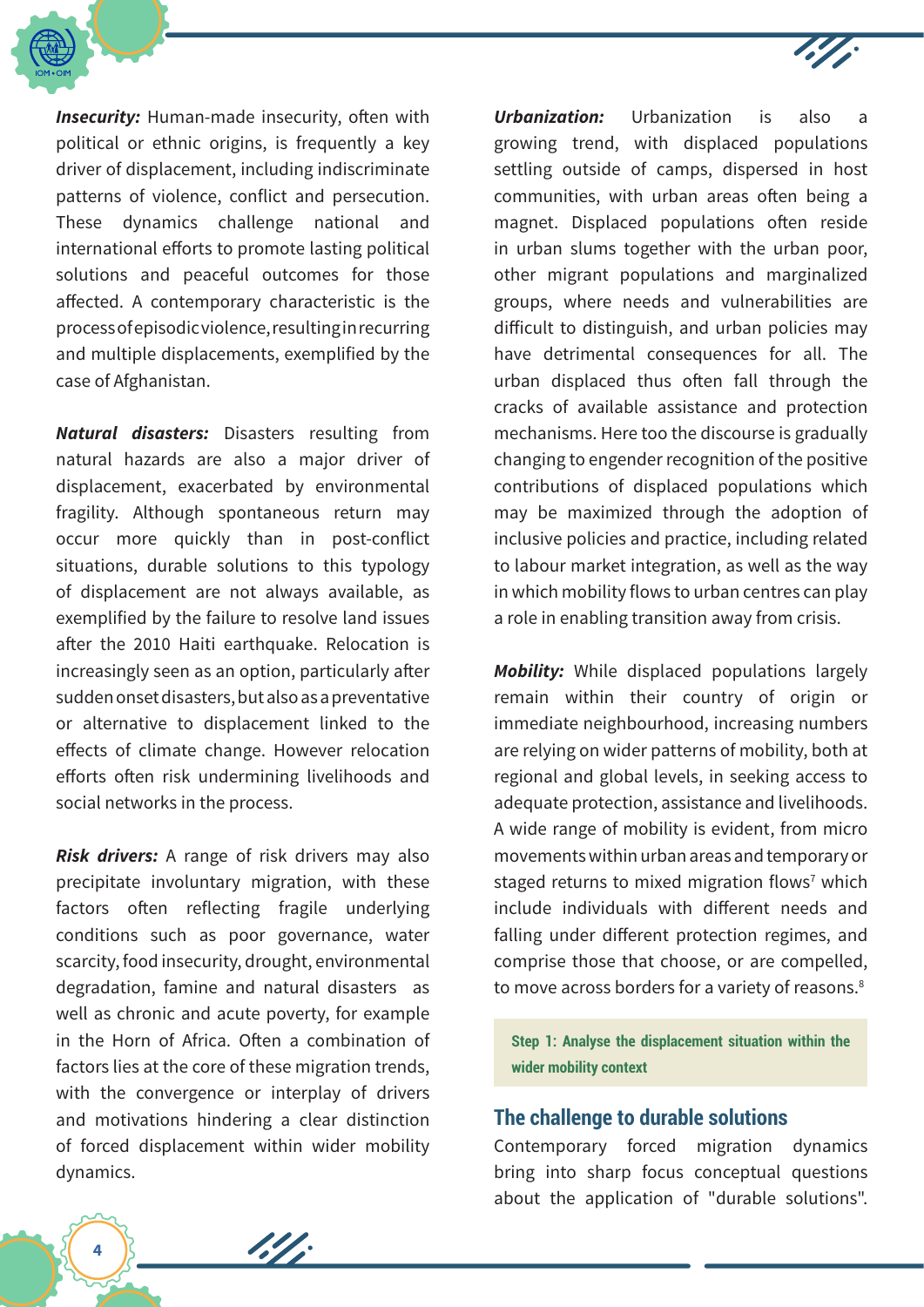

The three settlement options defined in durable solutions frameworks; sustainable voluntary return, sustainable settlement elsewhere<sup>9</sup> and sustainable local integration, are predicated on finite conditions. These conditions do not fully reflect contemporary forced migration trends or fluid post-crisis environments and are underscored by a preoccupation with ending mobility and movement. These finite concepts of place, event, state and status are challenged in contexts characterized by fluidity, instability and (traditional) mobility.

*A finite location:* For many there is seldom a predictable path from displacement to a finite physical end point and a fixed outcome, such as return to an original / fixed abode; instead a continuum of mobility and migration is often a key livelihood strategy, providing an adaptable means of dealing with the root causes, and long term consequences, of displacement.

*A finite event:* Nor, in most cases, is there a finite event that ushers in a single comprehensive resolution to displacement; the "return" for example or a finite "one size fits all" international plan of action or a resettlement strategy for

refugees; rather many move in phases or stages based on individual and household decisions, reflected in fluid contexts.

*A finite state:* Protection and assistance needs related to displacement often continue beyond the physical movement. However, for many, displacement does not end at a point in time – households may have continuing requirements for livelihood assistance and rights must be protected: these necessities arising from displacement vary from place to place, community to community and through time.

*A finite status:* Existing durable solutions frameworks<sup>10</sup> focus primarily on refugees and IDPs, in view of their particular protection and assistance needs. However, other mobile populations are also impacted by crises and displacement, but may not receive the necessary attention or access to protection and assistance. Moreover, there are those who are unable to move and populations who host displaced populations. While these populations may not be in need of a solution to displacement per se, their rights and wellbeing may be impacted by displacement or influenced by efforts to support



1/11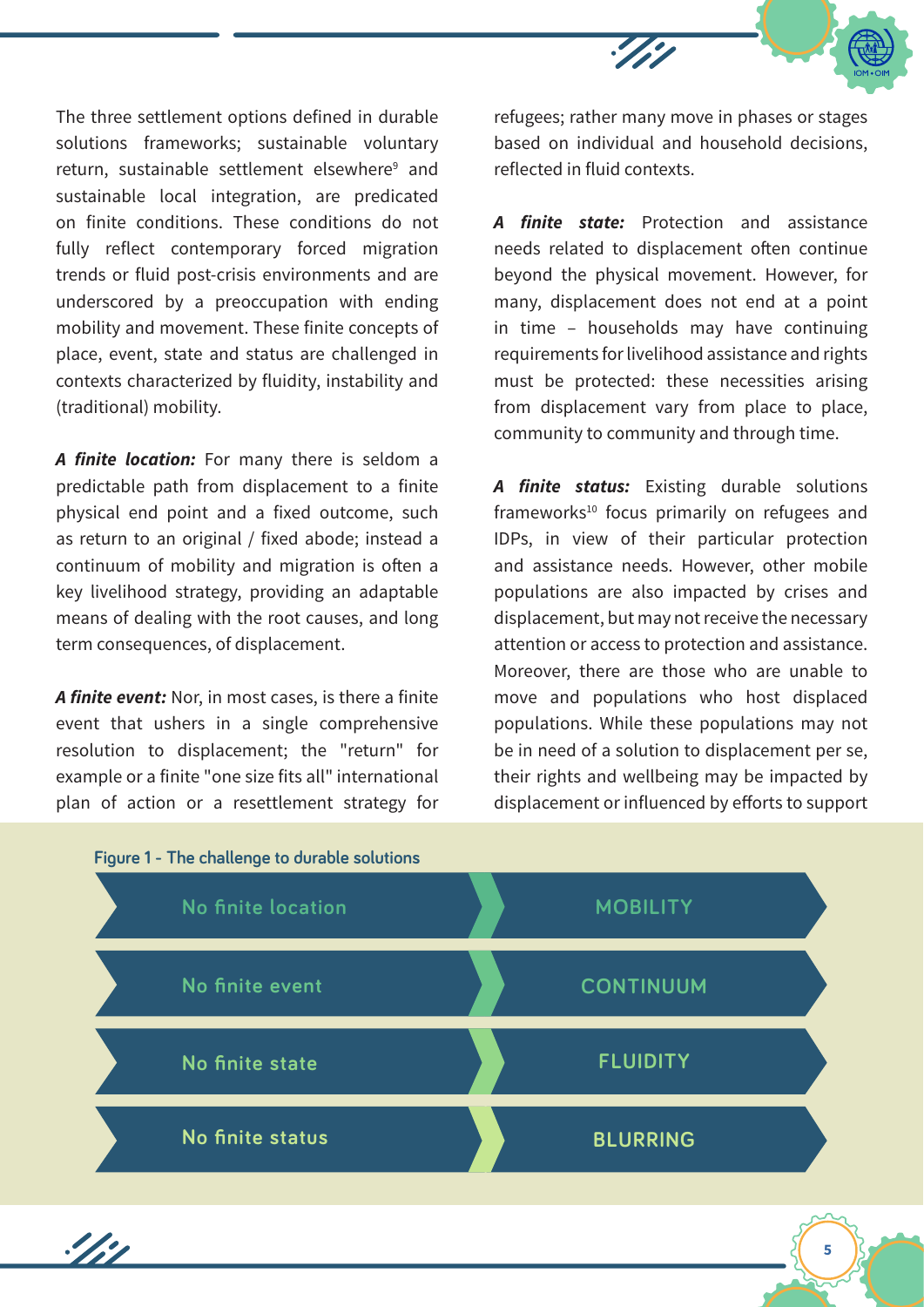



durable solutions for those displaced, and their rights and concerns must also be recognized and addressed.<sup>11</sup> Attention is growing to trafficking and smuggling of populations in crisis situations,<sup>12</sup> as well as to migrants caught in crisis $13$  and the consequences of mass expulsions. However, none of these groups are adequately reflected in existing legal or assistance frameworks.

## **Reframing the approach to progressively resolve displacement situations**

It is in this milieu that the international community is increasingly seeking greater synergy between traditional emergency responses by humanitarian actors and transitional and longer term assistance provided by development and other actors, recognizing the importance of building partnerships for more comprehensive and integrated responses that address the multi-variate factors that drive displacement and its consequences.14 Based on contemporary forced migration trends and the fluidity of solutions, four key considerations help to reframe the approach to resolving displacement situations:

- Thorough analysis of the drivers of displacement, beyond the triggers of displacement, $15$  highlighting the criticality of timely multi-stakeholder engagement, enhancing protection and assistance, all contributing to the progressive resolution of displacement situations.
- Investment in resilience $16$  is increasingly recognized as critical to achieving transformational change, with three dimensional approaches across affected populations, multi-tiered interventions, from individuals through to systems, and thematic programming towards creating environments conducive to the realisation of rights. Mobility can be

197

a crucial component of resilience, and supporting mobility-based solutions can have significant implications for people's capacity to cope during situations of protracted displacement.

- Recognition of individuals, households and communities as agents of their own recovery is central, with outcomes taking place over time which are usually not uniform, and are un-coordinated, spontaneous, continuous and often creative.17
- A continuum of affected populations, rather than discrete categories, better reflects contemporary conditions and the commensurate need for wide ranging responses which address vulnerabilities. While recognizing the particular protection needs of refugees and IDPs, the needs of other migrants and affected populations, who may be equally vulnerable as a result of a crisis and associated displacement, must also be taken into account.

## **An IOM Framework: Progressively Resolving Displacement Situations**

Based on this analysis and derived from IOM's global experience of contemporary displacement dynamics, this Framework embraces broader, more inclusive approaches which integrate mobility dimensions towards progressively resolving displacement situations. The IASC Framework on Durable Solutions for Internally Displaced Populations,<sup>18</sup> grounded itself in relevant international law and frameworks, was a key foundation for this IOM Framework, not least the principles and eight criteria outlined therein.

This Framework is designed to:

• Guide IOM and inform its partners to frame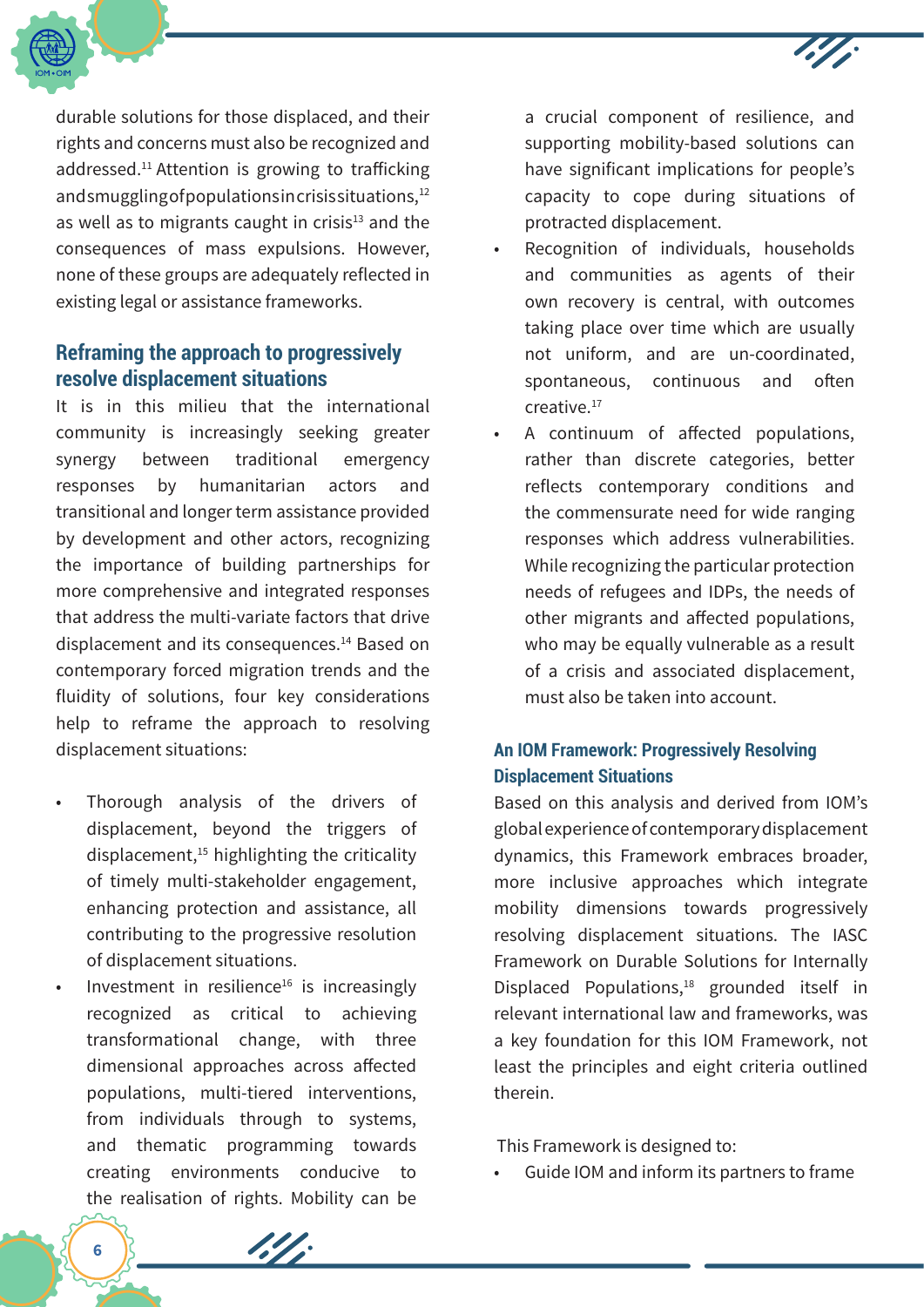

**7**

and navigate the complexity of forced migration dynamics and support efforts to progressively resolve displacement situations;

- Encourage multi-tiered initiatives recognizing and reinforcing the agency of individuals, households and communities combined with systemic support to create environments conducive to the resolution of displacement;
- Support Governments to take responsibility in protecting and assisting their own nationals and supporting realization of human rights as well as take action to address political barriers to resolving displacement;
- Promote partnerships with traditional and non-traditional actors in recognition of the complexity of resolving displacement

situations;

• Optimize humanitarian, development, peace and security interventions by employing a progressive approach to resolving displacement situations.

## **A tool set to support the development of an IOM response**

A six-step process has been developed to guide and support IOM staff in the systematic development of a comprehensive response to contribute towards the progressive resolution of displacement situations. Annexed to this Framework is a set of tools to support strategic planning, programme development, implementation and monitoring and evaluation, contributing to the progressive resolution of displacement situations.

#### **Figure 2 - A six-step process**

 $\frac{1}{2}$ 

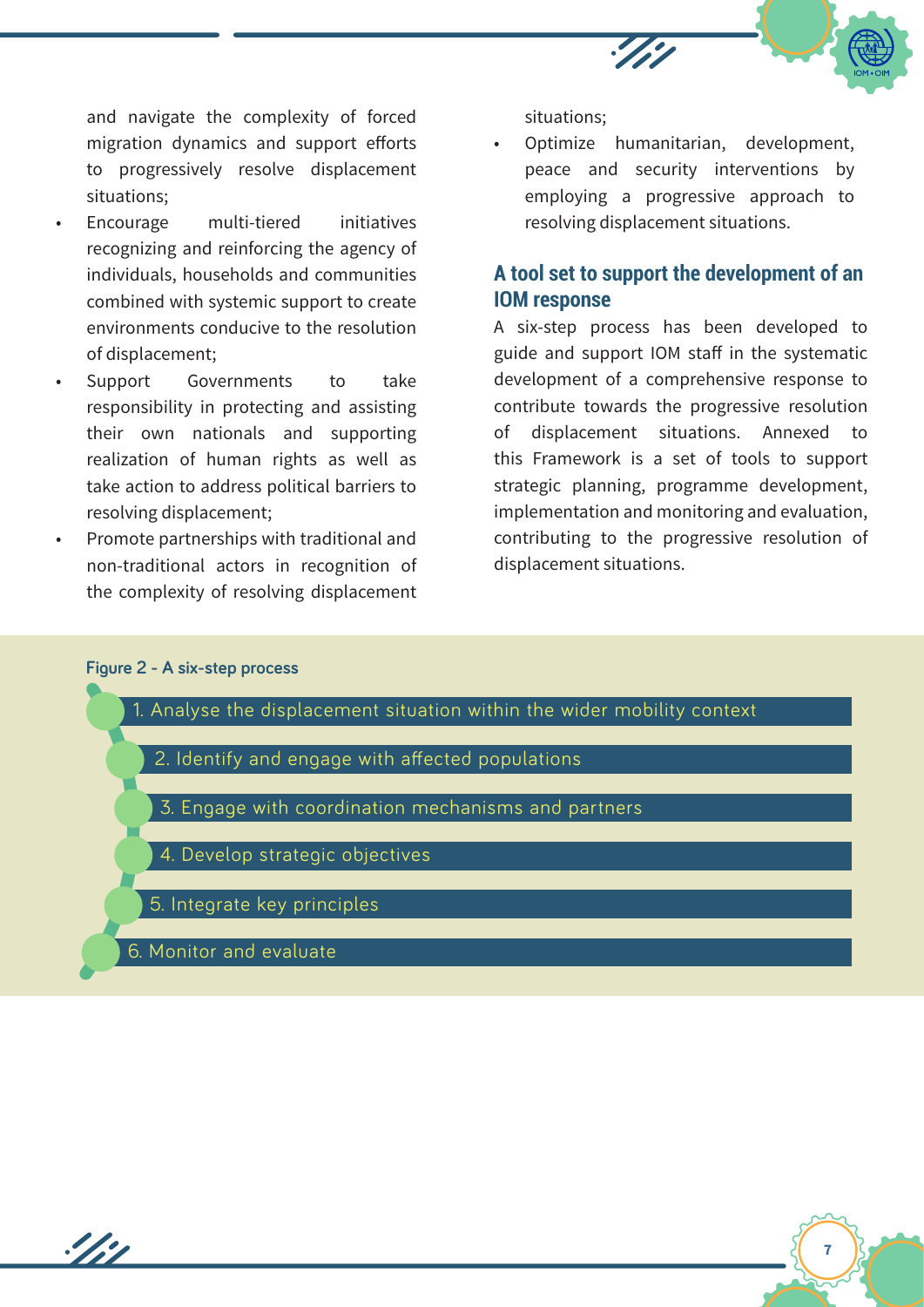

## **IOM Mandate**

Established in 1951, IOM was originally mandated to help European governments to identify resettlement countries for the millions uprooted by the Second World War. Resettlement<sup>19</sup> is one of the three internationally recognized settlement options for refugees. Today, IOM is the leading intergovernmental organization dedicated to migration. IOM is guided by its migration mandate described in the IOM Constitution,<sup>20</sup> the Migration Governance Framework (MIGOF),<sup>21</sup> the Migration Crisis Operational Framework (MCOF)22 and the Principles for Humanitarian Action (PHA), $^{23}$  and other formal documents elaborating IOM's mandate.

IOM has extensive experience in humanitarian action and in enabling voluntary return and reintegration, local integration and resettlement/relocation, as well as wider

## **MIGRATION CRISIS**

 $\sim$ 

IOM coined the term migration crisis in 2012 in order to capture the complexity of population movements caused by crisis, which typically involve significant vulnerabilities for affected individuals and communities and which generate acute and longer-term migration management challenges.

stabilization, peace-building, security and development work in communities of origin, transit and destination which contribute to the creation of conducive environments. This broad portfolio, framed by the MCOF, supports

## **Figure 3 - Relevant IOM institutional frameworks MIGRATION GOVERNANCE FRAMEWORK**

Defines a set of coherent, comprehensive and concrete principles that form the foundations of well-run migration systems which respect human rights and principled humanitarian action and recognize the role of migration in socioeconomic development.

While Objective 2, related to effective responses to the mobility dimensions of crisis, is central to the resolution of displacement, Objectives 1 and 3 on advancing the socioeconomic wellbeing of migrants and society and on safe, orderly and dignified migration are also relevant.

## **MIGRATION CRISIS OPERATIONAL FRAMEWORK**

Is based on the recognition that not all patterns of mobility during crises and not all those on the move during crises are comprehensively covered by current frameworks.

MCOF's phased approach to migration crisis response contributes to the analysis of processes and activities that underpin the progressive resolution of displacement situations, recognizing the inter-connectedness of responses during each phase as well as synergies across sectors of assistance.

## **PRINCIPLES FOR HUMANITARIAN ACTION**

1.4.

Reaffirms adherence to the humanitarian principles, underpinning IOM's humanitarian response to migration crises. The PHA also guides IOM's overall response to migration crises when the Organization is also engaged through non-humanitarian activities of the MCOF, including efforts to progressively resolve displacement situations, recognizing that humanitarian responses often take place within broader settings encompassing issues of peace, security and development.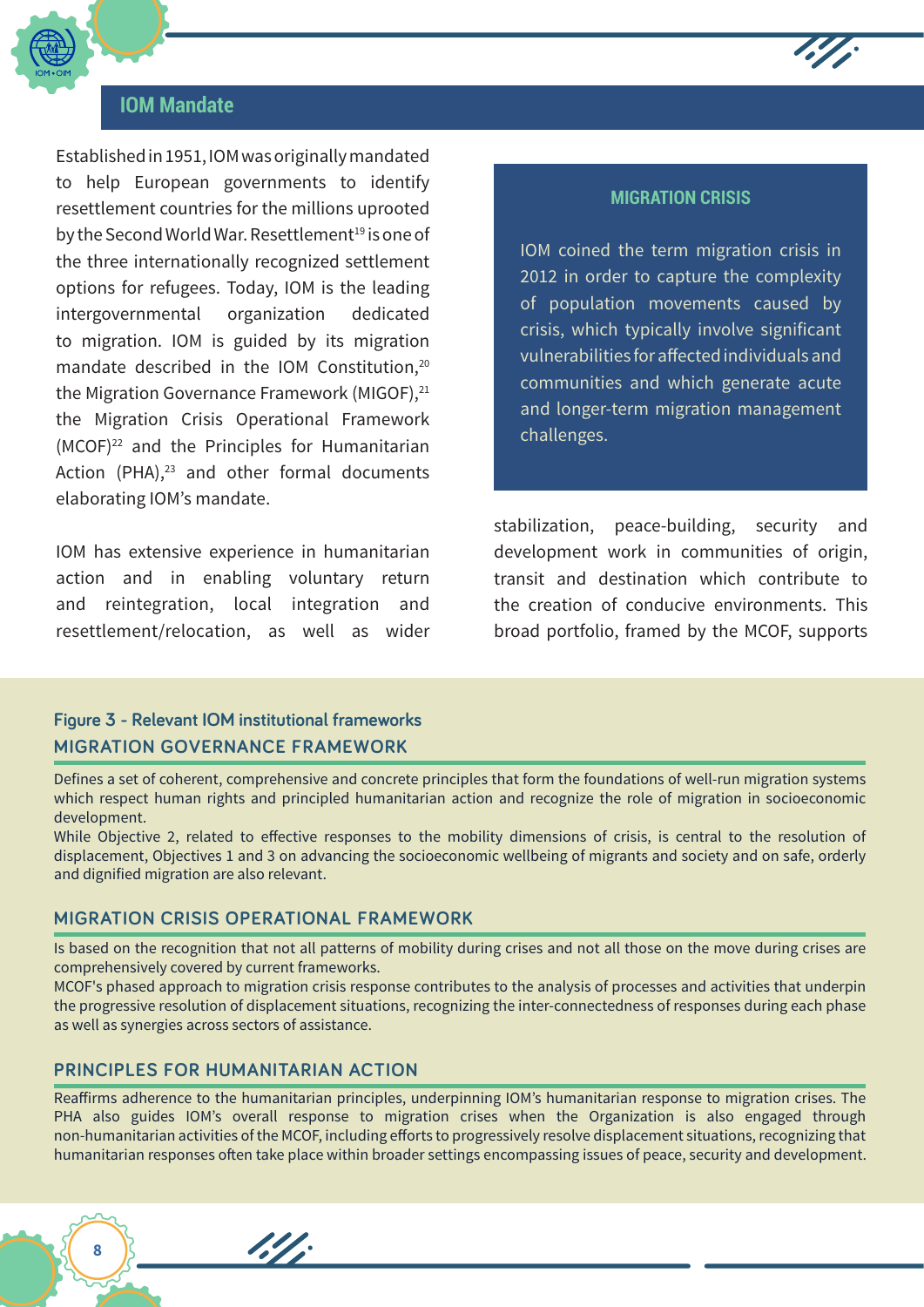

a comprehensive response to migration crises, considering the immediate impacts of displacement, as well as its longer term consequences, particularly evident in protracted displacement situations, and contributes to resilience-building efforts and addressing the underlying drivers of crisis and displacement.

#### **Coordination and partnership**

With migration and displacement often crosscutting themes, IOM is an integral member of inter-agency humanitarian, development, peace-building, security and human rights architecture which support national, regional and global goals, including the Sustainable Development Goals.24

Of specific relevance to the displacement context at global level, IOM, together with UNHCR, coleads the Global Camp Coordination and Camp Management Cluster for natural disaster and conflict-induced IDP situations respectively. IOM is an active member of the Strategic Advisory Group to the Global Cluster for Early Recovery,25 and of its Technical Working Group on Durable Solutions, and participates in initiatives of the Solutions Alliance. Further, IOM is a member of the Global Protection Cluster and the relevant Areas of Responsibility.26 In relation to disasterinduced cross-border displacement, IOM is a standing invitee to the Steering Group of the Nansen Initiative. IOM is also the secretariat to the migrants in countries in crisis initiative. $27$ 

The range of regional forums and frameworks related to migration are an indication of the importance acceded to mobility issues, many of which relate to displacement and its resolution. Through a network of regional offices, IOM engages with key regional entities and fora, including Regional Consultative Processes,<sup>28</sup>

1/11

and promotes regional mobility perspectives to displacement.

IOM recognizes States as prime duty-bearers and, at their request, supports States to fulfil their responsibilities to protect individuals and their rights in line with international law. In this support function, IOM works closely with relevant governmental partners at all levels to ensure initiatives are well coordinated, often working with counterparts to build capacity towards efficient and effective policy and practice. Recognizing the importance of multistakeholder partnerships to respond effectively and comprehensively to the complexity of contemporary displacement dynamics, IOM partners with relevant agencies of the United Nations, international organizations, civil society, the private sector, academia and diaspora, spanning humanitarian, development, peace and security fields.

**Step 3: Engage with coordination mechanisms and partners**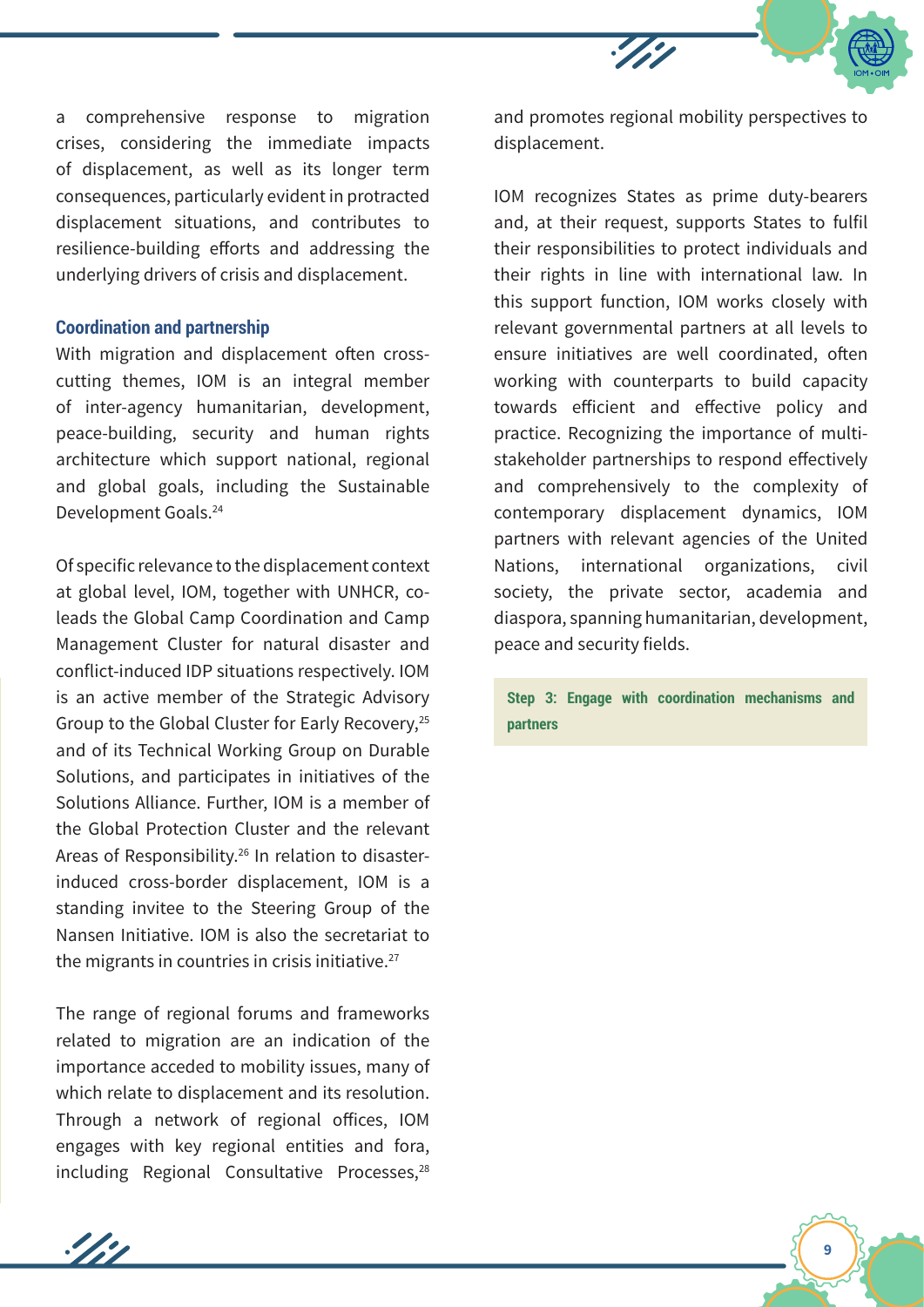

## **The Progressive Resolution of Displacement Situations: A Resilience-Based Approach**

## **Mission Statement**

*"Working in partnership, maximize opportunities that employ mobility strategies to foster the resilience of displaced populations, other migrants and affected communities towards the progressive resolution of displacement situations"*

#### **Figure 4: Strategic objectives**

## **OBJECTIVE 1**

To identify and strengthen coping capacities weakened as a result of displacement situations

**Outcome:** Existing coping capacities and strategies strengthened and risks countered.

Primarily in partnership with humanitarian actors, IOM recognizes the criticality of identifying and reinforcing individual, household and community-level coping strategies to avoid interventions which may undermine existing coping mechanisms and mitigate against the adoption of harmful practices, which can have detrimental long-term consequences and undermine recovery. Simultaneously, systems may need to be reinforced to cope with displacement challenges, ensuring duty bearers can provide adequate protection and assistance and that the rights of affected populations are up-held to reinforce coping capacities.

## **OBJECTIVE 2**

To foster self-reliance by responding to the longer term consequences of displacement situations

**Outcome:** Displaced populations, migrants and affected communities are economically productive members of society, able to satisfy their own needs, including through mobility strategies.

IOM, together with humanitarian, development and private sector partners, promotes self-reliance approaches including a wide range of support tailored to individuals, households and communities, to mitigate the detrimental impacts of prolonged displacement situations and associated risks of dependency, and re-build skills, assets and networks for interim or longer term solutions.

Advocacy efforts and technical expertise towards the attainment of associated rights, complemented by efforts to re-vitalize affected local economies and promotion of formalized labour mobility and other regular migration opportunities, which facilitate inclusive access to livelihoods and employment, linking needs with demands.



## **OBJECTIVE 3**

1.4

To create conducive environments by addressing the root causes of crisis and displacement

**Outcome:** Political, civil, economic, social and cultural rights are up-held, in line with national and international standards and norms.

Environments must be conducive to the resolution of displacement situations, including at a minimum safety, security and freedom of movement; an adequate standard of living; access to services and access to housing, land and property or appropriate compensation, with inclusive governance and cohesive communities key enablers.

IOM works with development, peace, security, environmental and human rights actors to identify and address the drivers of displacement and barriers to the resolution of displacement. The strengthening of institutions, procedures and structures necessary for ensuring protection, including including the (re-)establishment of the rule of law and measures which enable the realization of human rights, enabling the development of capacities to build resilience.

**Step 4: Develop strategic objectives**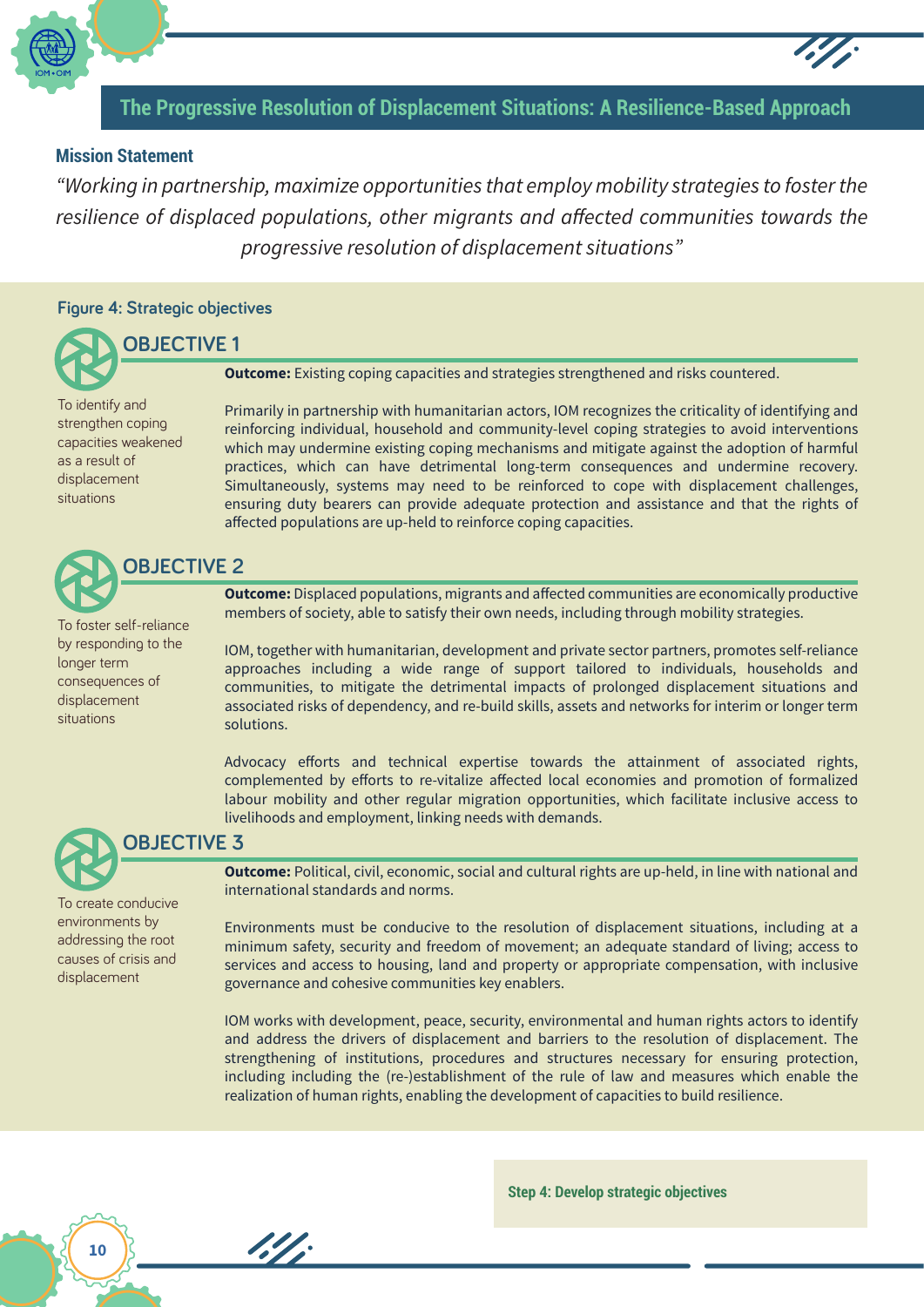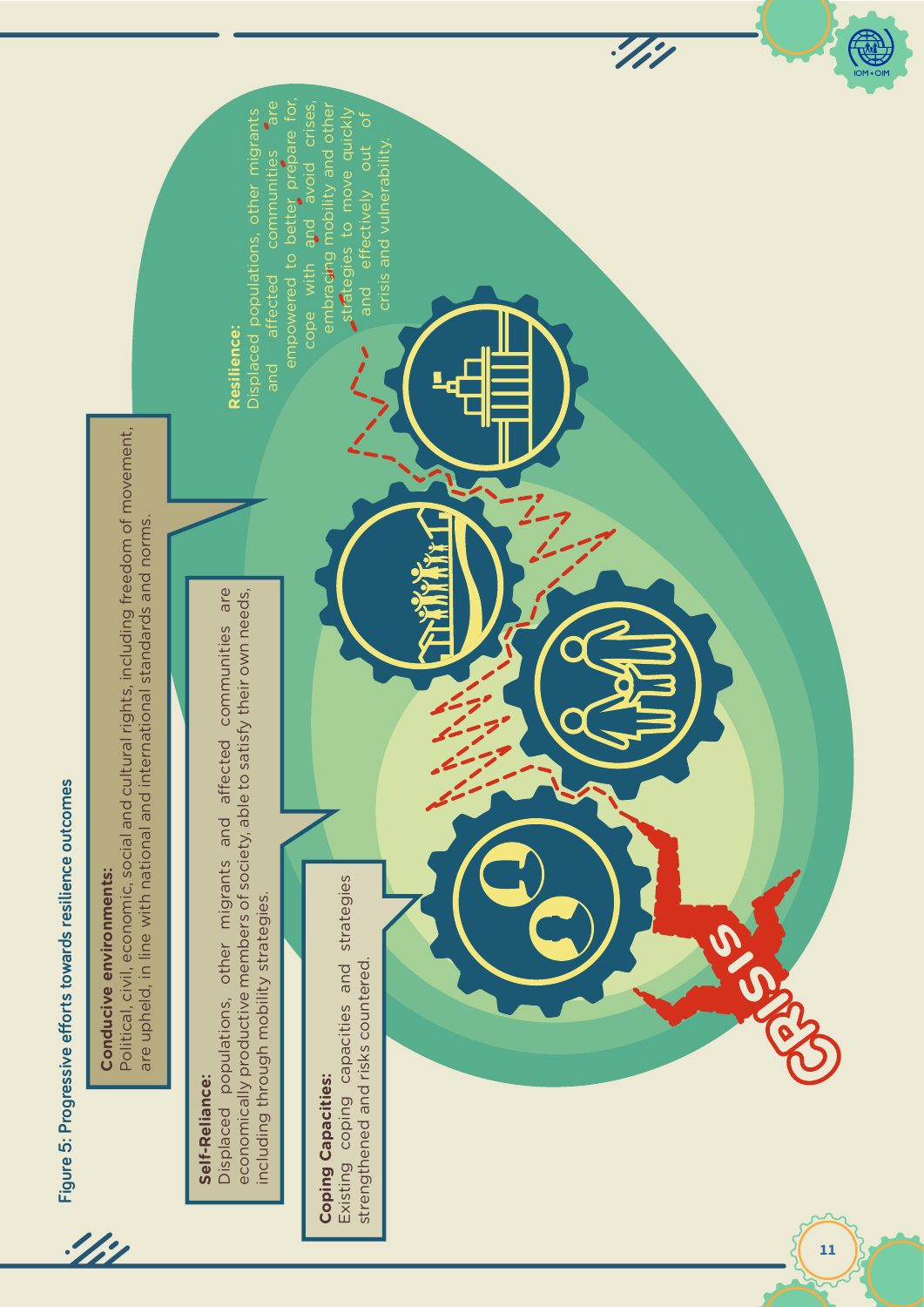

## **IOM Programming**

IOM programming is developed in consideration of three dimensions: (1) affected populations; (2) programmatic pillars; and (3) levels of intervention, and is guided by key principles. A parallel process of regular monitoring and evaluation ensures regular analysis of context and outcomes, particularly important in fluid environments.29

## **Step 6: Monitor and evaluate**

## *1. Affected populations*

While existing durable solutions frameworks focus primarily on IDPs and refugees, IOM recognizes the wider impacts of migration crises on populations beyond these groups, identifying three populations of concern to IOM, notably: displaced persons, other migrants and affected communities. IOM seeks to complement existing protection systems that respect the specific needs of IDPs and refugees, with a focus on vulnerabilities also evident within these three population groups.30

Lack of prioritization, or even exclusion, of these groups from existing frameworks results in these largely less visible groups being neglected and unaccounted for in crisis and post-crisis responses, potentially weakening resilience and undermining wider efforts to resolve displacement and up-hold rights.

IOM recognizes those affected by crisis and displacement as central actors and agents in finding their own solutions. IOM's own assessments and analyses $31$  contribute to a shared understanding of individual, household and community level capacities

19

#### **AFFECTED POPULATIONS**<sup>33</sup>

I.5.a Displaced persons, including existing categories such as refugees, asylumseekers, stateless persons and internally displaced persons covered by dedicated international protection frameworks and norms;

I.5.b Increasingly, migrants not or inadequately covered by dedicated international protection frameworks and norms, such as migrants involved in mixed migration flows, international migrants caught in crises in a country of transit or destination, environmental migrants and other vulnerable mobile populations; and

I.5.c Communities affected by a crisis but that are not displaced or communities hosting the above categories.

and aspirations, amongst others, enabling tailored approaches to progressively resolve displacement situations. The integration of gender, age and diversity across such assessments is fundamental to efforts to uphold human dignity and the well-being of individuals, households and communities.<sup>32</sup>

**Step 2: Identify and engage with affected populations**

#### *2. Programmatic pillars*

The four programmatic pillars of IOM's approach to the progressive resolution of displacement situations are grounded in the eight criteria outlined in the IASC Framework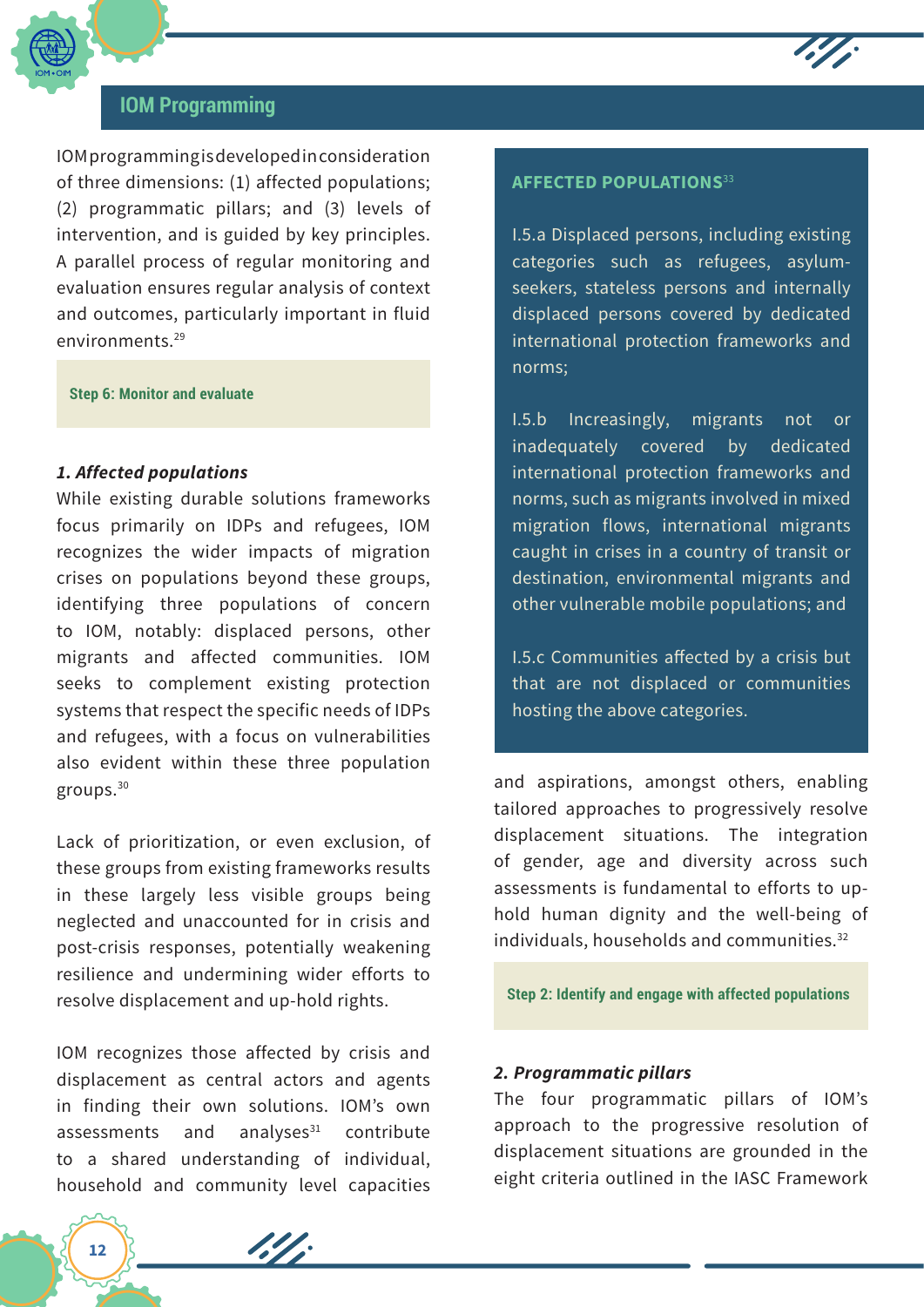

on Durable Solutions for Internally Displaced Persons. These include: protection, safety and security,<sup>34</sup> an adequate standard of living,35 access to sustainable livelihoods and employment<sup>36</sup> and inclusive governance.<sup>37</sup> IOM applies a mobility approach to each pillar and, as appropriate, seeks opportunities which support progression towards solutions and identifies and mitigates potential risks which may undermine recovery.

## *3. Levels of intervention*

 $\mathscr{L}^{\bullet}$ 

Efforts to progressively resolve displacement situations may be carried out sequentially or simultaneously at four levels. Interventions may be tailored to individuals or households, recognizing age, gender and diversity considerations, as well as capacities or vulnerabilities and/or to communities, where norms and attitudes as well as absorptive and/ or adaptive capacities must be understood. Systems-focused interventions aim to build capacity and support the creation of enabling policies and practices which up-hold rights.

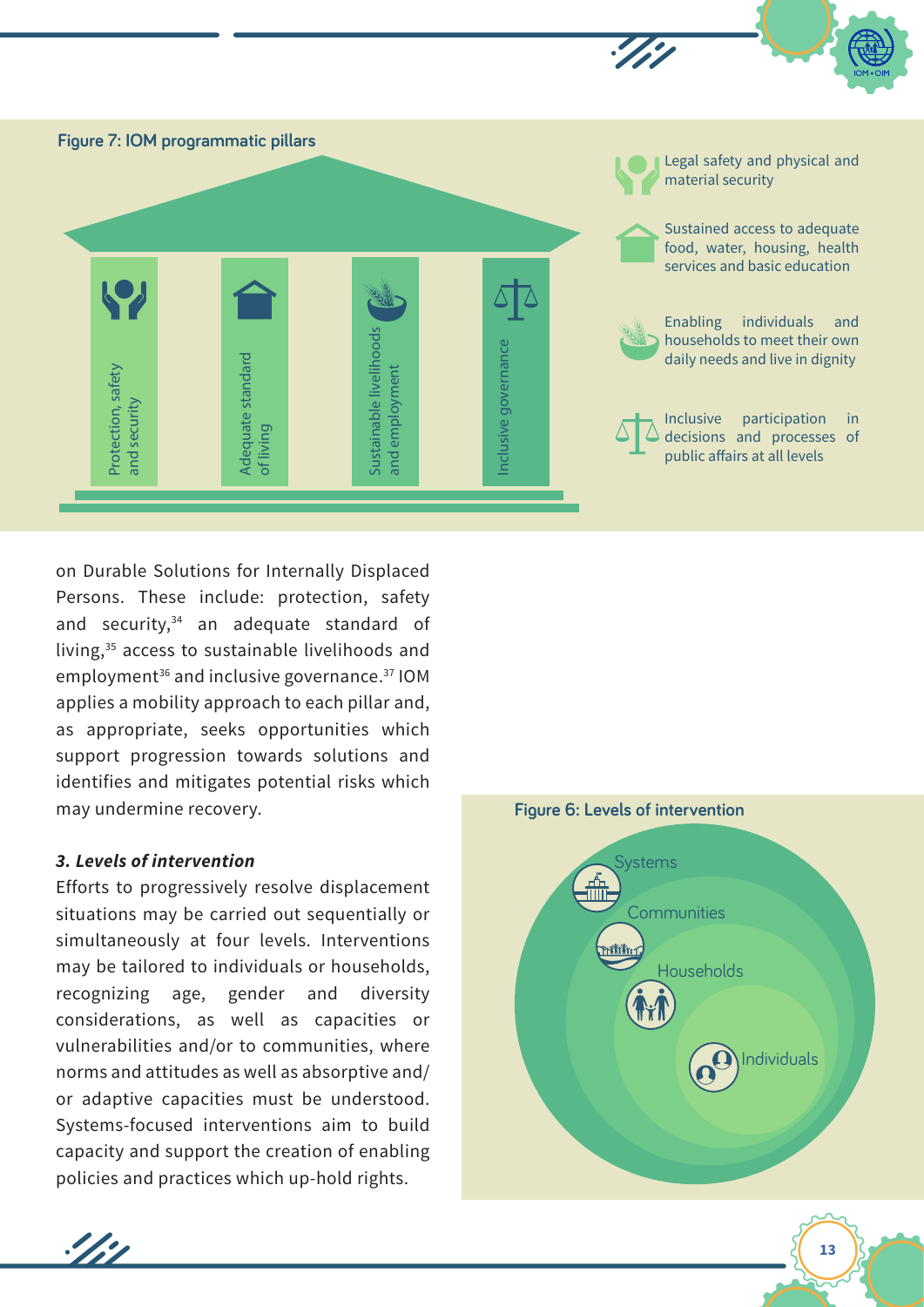

## *Key programmatic principles*

IOM applies a set of key principles across programming towards the progressive resolution of displacement situations. These principles are inspired by key international frameworks,38 which set out rights and responsibilities upon which IOM's response is based.

- Recognize States as prime duty-bearers and, at their request, support states to fulfil their responsibilities to protect individuals and their rights in line with international law.39, 40
- Be guided by the rights and needs of displaced other persons, other migrants and affected communities, recognizing and supporting their aspirations and their self-perception of their needs related to the progressive resolution of displacement situations.<sup>41</sup>
- Recognize that affected populations are not homogenous. Different communities, households and individuals have differing needs and varying levels of vulnerability<sup>42</sup> and so will achieve satisfactory thresholds of self-reliance, protection, human rights fulfilment and resilience at different times.

1.4

- Support the freedom of choice of affected persons to identify appropriate solutions, including those that embrace mobility and may not conform to existing mechanisms and structures, facilitating meaningful participation throughout the process.43
- Recognize how individuals, households and communities transition from crisis to stability; support the modalities of this process, acknowledging that affected populations themselves are agents, enablers and drivers of their own resilience, recovery and development.44
- Reinforce partnerships with a diverse range of stakeholders, including nontraditional partners such as diaspora and private sector, to seek strategic and operational synergies to increase opportunities for the progressive resolution of displacement situations.45

**Step 5: Integrate key principles**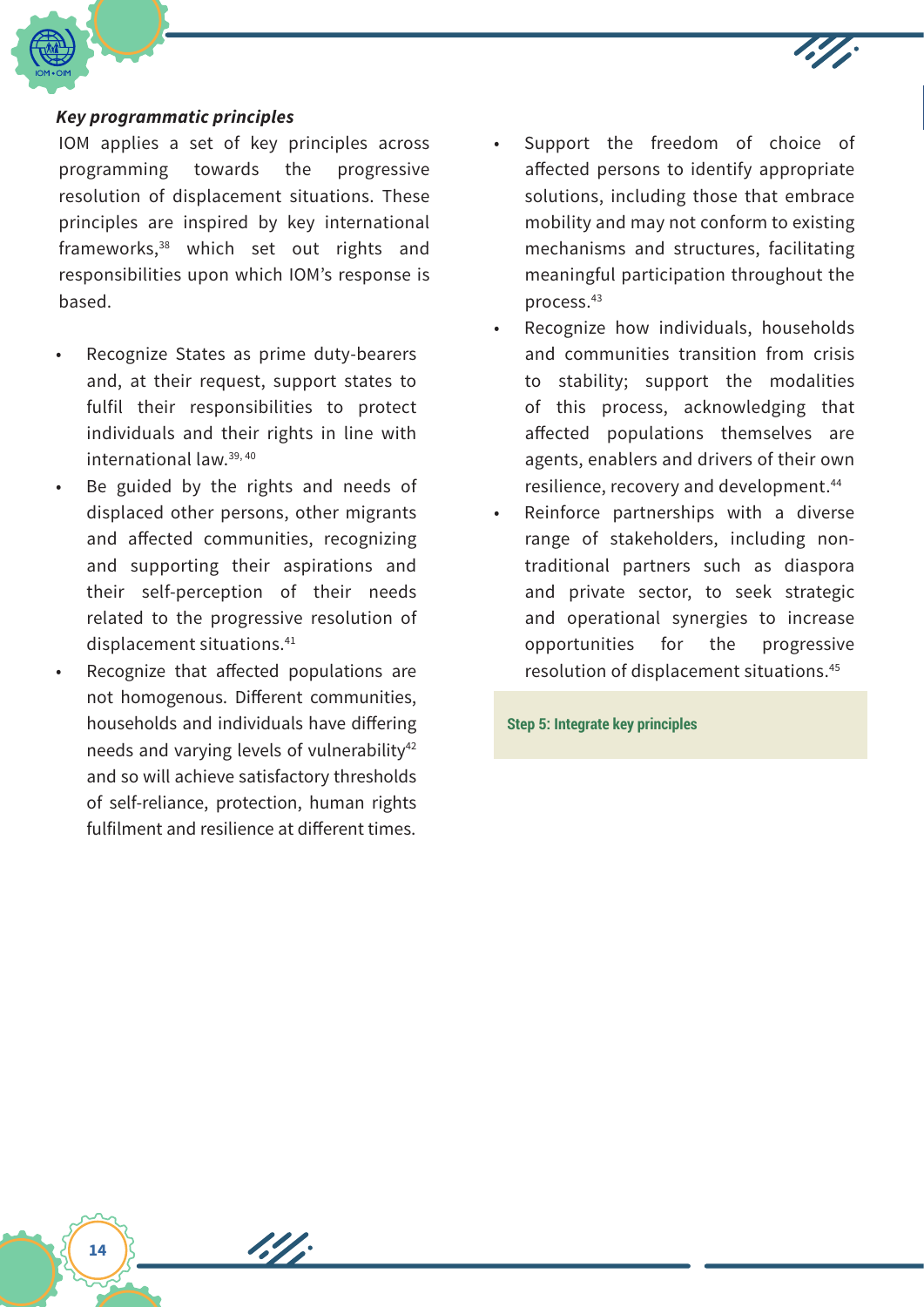

- 1. Adapted from contributions by Professor Roger Zetter, Professor Emeritus, Refugee Studies Centre.
- 2. Displacement refers to "A forced removal of a person from his/her home or country, often due to of armed conflict or natural disasters" (IOM, Glossary on Migration, International Migration Law Series No. 25, 2011) Recognizing that the impacts of displacement extend beyond those immediately displaced, displacement situations refer to the wider context in which displaced populations, other migrants and affected communities find themselves. Protracted displacement can be understood as situations in which the process of finding solutions has stalled.
- 3. Definitions for durable solutions: "Any means by which the situation of refugees can be satisfactorily and permanently resolved to enable them to lead normal lives. Traditionally this involves voluntary repatriation, local integration or resettlement (IOM, Glossary on Migration, International Migration Law Series No. 25, 2011). "A durable solution is achieved when Internally Displaced Persons no longer have specific assistance and protection needs that are linked to their displacement and such persons can enjoy their human rights without discrimination resulting from their displacement. A durable solution can be achieved through: Sustainable reintegration at the place of origin (hereinafter referred to as "return"); Sustainable local integration in areas where internally displaced persons take refuge (local integration); Sustainable integration in another part of the country (settlement elsewhere in the country)." (Brookings-Bern Project on Internal Displacement, 2010, IASC Framework on Durable Solutions for Internally Displaced Persons, April 2010, p. 5).
- 4. IOM defines a migrant as any person who is moving or has moved across an international border or within a State away from his/her habitual place of residence, regardless of (1) the person's legal status; (2) whether the movement is voluntary or involuntary; (3) what the causes for the movement are; or (4) what the length of the stay is. (IOM Key Migration Terms, www.iom.int/key-migration-terms)
- 5. According to recent research, the average duration of conflict-related displacement is 23 years. (Crawford, N., Cosgrave, J., Haysom S., and Walicki, N. Protracted displacement: uncertain paths to self-reliance in exile. Humanitarian Policy Group Commissioned Report. September 2015, p.1)
- 6. Including those who are undocumented, are not recognized as a refugee, asylum-seeker or IDP, are displaced in urban areas, inaccessible populations due to conflict or political dynamics, amongst others who are not included in existing data collection systems.
- 7. Such flows may include migrant workers (both regular and irregular), smuggled migrants, trafficked persons, unaccompanied children, environmental migrants, stranded migrants, pregnant women, victims of exploitation and abuse, as well as refugees, asylum-seekers, family members seeking to reunite with their families. (IN/227 Mixed Migration Flows, Internal Instruction issued 10 August 2015).
- 8. All migrants, regardless of their status, are entitled to the protection of their rights in accordance, inter alia, with human rights law, refugee law labour law, law of the sea, maritime law, transnational criminal law, humanitarian law, nationality law and consular law at the international, regional and national level.
- 9. Resettlement in the case of refugees and settlement elsewhere in the country in the case of IDPs.

 $\mathcal{L}$ 

- 10. Most notably, the 1951 Convention relating to the Status of Refugees and its 1967 Protocol, the Guiding Principles on Internal Displacement (E/CN.4/1998/53/Add.2), the UN Secretary-General's Decision on Durable Solutions to Displacement and preliminary Framework for Supporting a More Coherent, Predictable and Effective Response to the Durable Solutions Needs of Refugee Returnees and Internally Displaced Persons (Decision Nr. 2011/20) and the Brookings-Bern Project on Internal Displacement, IASC Framework on Durable Solutions for Internally Displaced Persons, April 2010.
- 11. There is increasing advocacy for community-based approaches to promote social cohesion in recognition of the impacts of crisis and displacement on wider communities, beyond displaced populations alone, as recognized in international frameworks.
- 12. Crises and associated displacement situations may contribute additional risk factors related to trafficking in persons. While some forms of trafficking and exploitation are referred to in the framework of the Protection Cluster, other forms remain unaddressed within the Cluster System, representing a protection gap in crisis settings. (IOM, Addressing Human Trafficking and Exploitation in Times of Crisis, July 2015).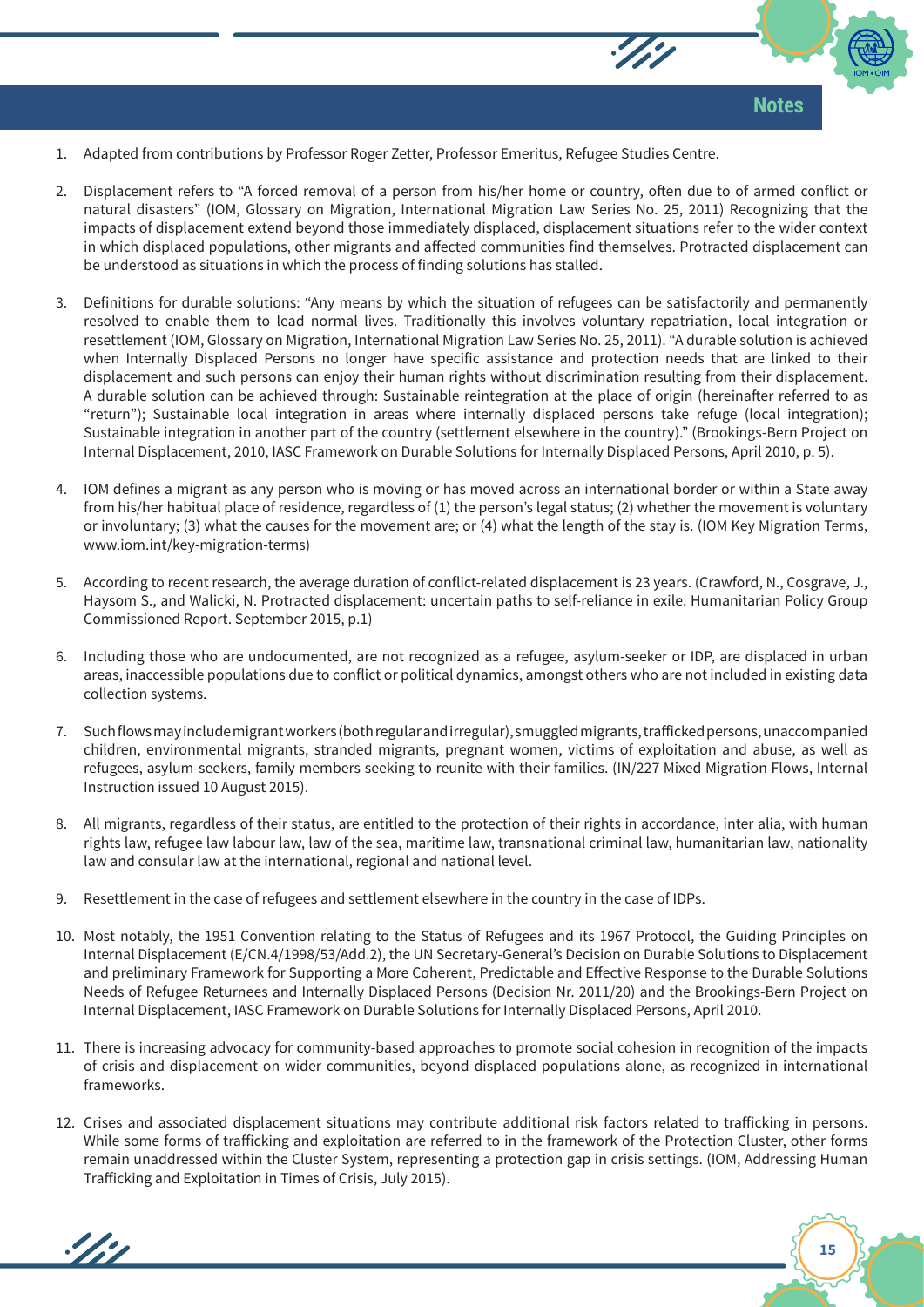

**16**

- 13. The State-led, multi-stakeholder consultative Migrants in Countries in Crisis Initiative, for which IOM is the secretariat, supports States and other stakeholders to better prepare for, respond to, and address the longer-term consequences of migrants caught in countries experiencing conflicts or natural disasters.
- 14. Moving beyond targeted, single-sector interventions, towards more complementary initiatives, based on joint analysis, which contribute towards joint outcomes.
- 15. Drivers are the underlying factors which contribute to fragility and undermine resilience, while triggers are key acts or events, or the anticipation thereof, that set off or escalate crisis.
- 16. Resilience can be understood as "the ability of individuals, households, communities, cities, institutions, systems, and societies to prevent, resist, absorb, adapt, respond and recover positively, efficiently, and effectively when faced with a wide range of risks, while maintaining an acceptable level of functioning and without compromising long-term prospects for sustainable development, peace and security, human rights and well-being for all" UNDG/IASC Guiding Principles on Advancing Resilience (Draft 30 September, 2015).
- 17. IOM's own assessments and analyses (notably the Displacement Tracking Matrix, Migration Profiles and Return Intention Surveys) contribute to a shared understanding of individual, household and community level capacities and aspirations, amongst others, enabling tailored approaches to progressively resolve displacement situations. The integration of gender, age and diversity across such assessments is fundamental to efforts to up-hold human dignity and the well-being of individuals, households and communities.
- 18. Brookings-Bern Project on Internal Displacement, IASC Framework on Durable Solutions for Internally Displaced Persons, April 2010.
- 19. Resettlement is a sometimes unrecognized yet compelling instrument and symbol of international solidarity and responsibility sharing to find a durable solution for refugees who are unable to return to their country of origin for fear of continued persecution and do not have the option to stay in their country of asylum.
- 20. Adopted by the Migration Conference in Brussels on 5 December 1951; Constitution of the International Organization for Migration.
- 21. Member-State endorsed, frames the essential elements for facilitating orderly, safe, regular and responsible migration and mobility of people through planned and well managed migration; Resolution No. 1310 of 24 November 2015.
- 22. Member-State endorsed, frames IOM's response to the mobility dimensions of crisis situations; MC2355.
- 23. C/106/CRP/20 IOM's Humanitarian Policy Principles for Humanitarian Action (2015).
- 24. The Sustainable Development Goals outline a commitment to 17 Goals, many of which directly or indirectly relate to resolving displacement situations. While there is no specific goal or target on displacement, the declaration acknowledges the issue as one of global concern, and pledges that no one will be left behind.
- 25. "Early Recovery is an approach that addresses recovery needs that arise during the humanitarian phase of an emergency, using humanitarian mechanisms that align with development principles. It enables people to use the benefits of humanitarian action to seize development opportunities, builds resilience, and establishes a sustainable process of recovery from crisis." (Global Cluster for Early Recovery, Guidance Note on Inter-Cluster Early Recovery, January 2016, p. 12).
- 26. Including Child Protection, Gender-Based Violence and Housing, Land and Property.

- 27. A State-led, multi-stakeholder consultative process to support States and other stakeholders to better prepare for, respond to, and address the longer-term consequences of crises on the safety and well-being of affected migrants.
- 28. Regional Consultative Processes bring together a range of stakeholders for informal and non-binding dialogue and information exchange on migration-related issues of common interest and concern, with diverse agendas including crisis and displacement as regionally relevant.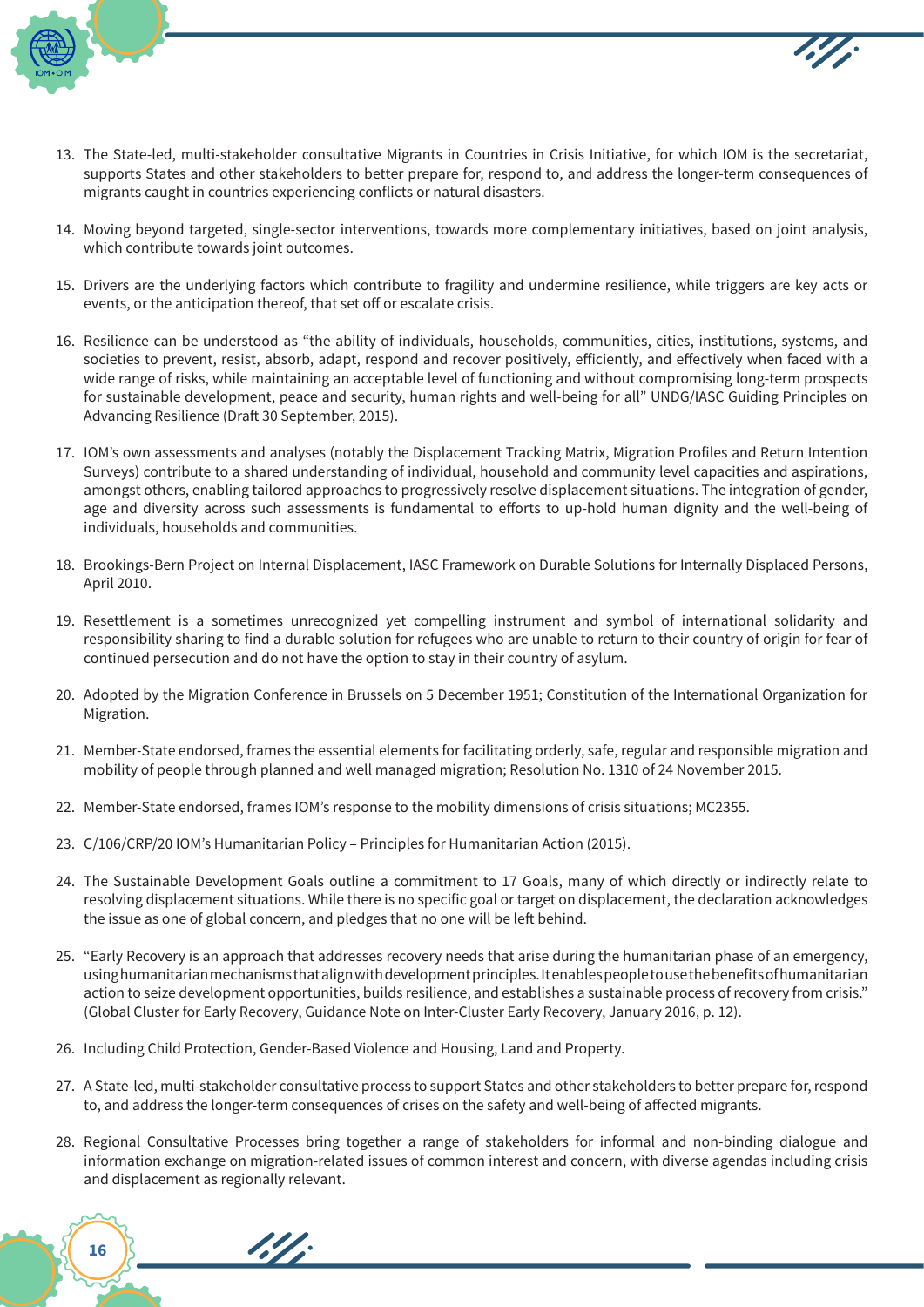- 29. The IASC Framework on Durable Solutions for Internally Displaced Persons provides useful guidance in this regard.
- 30. This approach is in line with a recommendation emanating from the Independent Whole of System Review of Protection in the Context of Humanitarian Action (2015, p. 69), notably the need for improved coverage which would require "a whole of caseload approach that addresses contextualized risks, patterns of harm, and coping mechanisms of all at-risk groups and individuals", whatever their status or circumstance. It is also in-line with the MCOF MC2355, paragraph 6.
- 31. Notably the Displacement Tracking Matrix, Migration Profiles and Return Intention Surveys.
- 32. IOM adheres to and integrates the protection mainstreaming principles of avoid causing any unintended consequences of interventions, prioritizing safety and dignity, ensuring meaningful access, fostering participation, empowerment and accountability.
- 33. C/106/CRP/20 IOM's Humanitarian Policy Principles for Humanitarian Action (2015) I.5.
- 34. Reference to IASC Criteria: Long-term safety, security and freedom of movement; Access to effective mechanisms that restore housing, land and property or provide compensation; Access to and replacement of personal and other documentation; Voluntary reunification with family members separated during displacement; Effective remedies for displacement-related violations, including access to justice, reparations and information about the causes of violations.
- 35. Reference to IASC Criteria: An adequate standard of living.
- 36. Reference to IASC Criteria: Access to employment and livelihoods.
- 37. Reference to IASC Criteria: Participation in public affairs at all levels on an equal basis with the resident population.
- 38. Inspired by the Guiding Principles on Internal Displacement (E/CN.4/1998/53/Add.2), the UN Secretary-General's Decision on Durable Solutions to Displacement and preliminary Framework for Supporting a More Coherent, Predictable and Effective Response to the Durable Solutions Needs of Refugee Returnees and Internally Displaced Persons (2009) and the Brookings-Bern Project on Internal Displacement, IASC Framework on Durable Solutions for Internally Displaced Persons, April 2010.
- 39. All migrants are broadly protected under international law, regardless of their migration status, with States bearing the primary responsibility to protect and assist crisis-affected persons residing on their territory in a manner consistent with international law, as well as retaining obligations of protection and assistance towards their nationals abroad. However, in crisis situations, States may be unable or unwilling to provide necessary assistance and protection.
- 40. C/106/CRP/20 IOM's Humanitarian Policy Principles for Humanitarian Action (2015), II.7 and IV.2.
- 41. Ibid. IV. 3.
- 42. Including related to age, gender and diversity, Ibid IV. 4.
- 43. C/106/CRP/20 IOM's Humanitarian Policy Principles for Humanitarian Action (2015), IV. 6.
- 44. C/106/CRP/20 IOM's Humanitarian Policy Principles for Humanitarian Action (2015), 1.8.
- 45. Ibid. V. 4.

 $\frac{\partial f}{\partial \rho}$